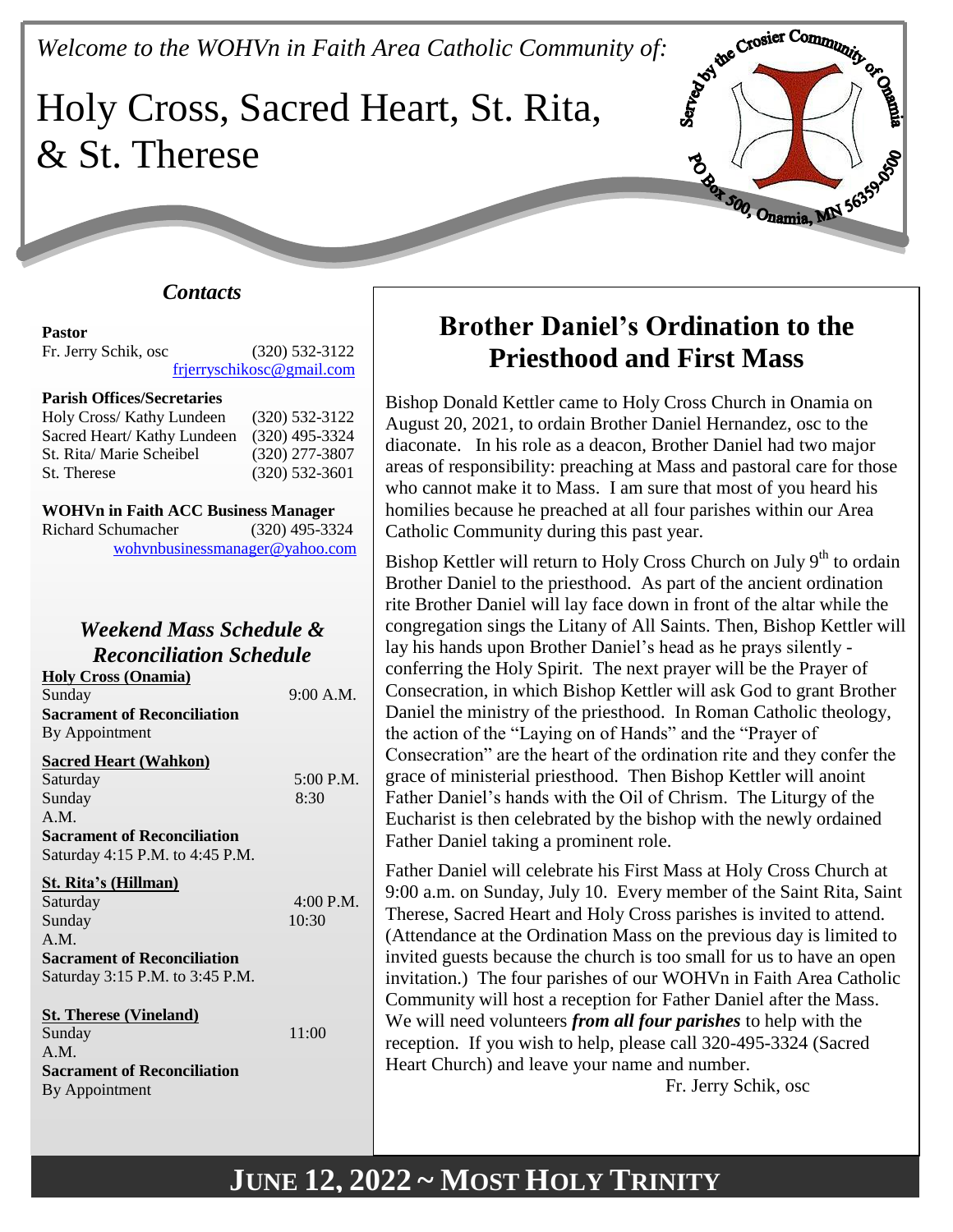# **HOLY CROSS CATHOLIC CHURCH**

### *Worship/Weekly Events*

**Saturday, June 11** NO Mass **Sunday, June 12-Most Holy Trinity**

 9:00 A.M. Mass + Bob Dungan (J. Dungan) Holy Cross Parish Community (T & S Dominik)

**Monday, June 13** 8:00A.M. Mass **Tuesday June 14** 8:00 A.M. Mass **Wednesday June 15** No Mass **Thursday June 16** 8:00 A.M. Mass **Friday June 17** 8:00 A.M. Mass **Saturday June 18** No Mass **Sunday June 19-Corpus Christi** 9:00 A.M. Mass Deceased Members of Scherer Family (T & S Dominik) **Weekly Meetings:** 

 **Tuesdays** 6:30 P.M. Rosary in the small Chapel, led by the Knights of Columbus. Everyone is welcome to join us!

### **Monthly Meetings:**

 **1 st Thursday**  Mille Lacs Social Concerns Group – 6:30 P.M. (July 7) at Holy Cross, Onamia

**2 nd Tuesday** Knights of Columbus 7:30 P.M.

> **Weekend of 04/07/13** *Finances Finances*

Updated financials next week.

| <b>Office Hours</b>                                       |                      | Faith Formation Contact Margaret Hitzemann. |
|-----------------------------------------------------------|----------------------|---------------------------------------------|
| Times vary-call to make appt.                             |                      |                                             |
| 102 N Crosier Drive, PO Box 500<br>Onamia, MN 56359       |                      |                                             |
| $(320)$ 532-3122                                          | Sunday               | June                                        |
| Website-wohvn-in-faith.org                                | <b>Lector</b>        | Margaret Hitzemann<br>6/5 & 26              |
| Email-hconamia@gmail.com                                  |                      |                                             |
| <b>BULLETIN DEADLINE: For Holy Cross</b>                  |                      | Kathy Martin $6/12 \& 19$                   |
| bulletin announcements-Wednesday.                         | <b>Euch Min</b>      | <b>TBA</b>                                  |
| Contact Kathy at 532-3122 or e-mail<br>hconamia@gmail.com | <i><b>Ushers</b></i> | 2 Ushers Needed                             |
|                                                           | <b>Greeter</b>       | <b>Volunteers</b> Needed                    |
| <b>Prayer Line:</b> Call Gert Lambert<br>at 532-3583.     | <b>Gift Bearers</b>  | <b>Volunteers</b> Needed                    |
|                                                           |                      |                                             |
|                                                           |                      |                                             |

Let's get together! Join us for a snack, some coffee and lots of conversation in Holy Cross Center after mass today! Marty Barr has been taking care of the Coffee Sundays and would welcome some help. If you are able to bring a treat, please give Marty a call at 320-232-5991 and let him know you will be helping him out!

*Parish News*

*Thank you!* On Sunday, May  $29<sup>th</sup>$  (Memorial Weekend) we held, for the first time, an appeal for the continued maintenance of Holy Cross Cemetery. You responded with \$475! This really helps since we have some maintenance and repair issues that need to be taken are of like altar repair and grounds maintenance. If you were unable to donate and still wish to, please place your donation in the collection with a note directing it to Holy Cross Cemetery. Thank you once again for your generosity and support!

**Mission Visit at Holy Cross** – On Sunday, June 26<sup>th</sup>, Sister Nan, a Notre Dame Sister, will share with us how Notre Dame Missionaries accompany the poor in India, East Africa, and Papua New Guinea—empowering people through spiritual care, education, medical services, job training and work with the handicapped and social action.

Your generous gift to the Missions will support the good works through which the Sisters bring the Good News of the Gospel to our sisters and brothers in need. Please welcome Sister Nan for the annual Missionary Cooperative Plan appeal sponsored by the Society for the Propagation of the Faith in the Diocese.

**Baby Bottle Campaign –** Life Choices Center Baby Bottle Campaign has ended. Please return you baby bottle to the collection basket. Thank you for your generosity.

**Our website is a changin'!** Please check out our new ACC website at [www.wohvn](http://www.wohvn-in-faith.org/)[in-faith.org](http://www.wohvn-in-faith.org/)

Like us on Facebook: Holy Cross Catholic Church, Onamia MN.

# **WOHVn in Faith Area Catholic Community News...**

**EUCHARISTIC REVIVAL - National Eucharistic Revival Diocesan Kickoff -** Solemnity of the Most Holy Body and Blood of Christ (Corpus Christi) Join us for the diocesan kickoff of the National Eucharistic Revival. The day includes keynoter Fr. Derek Wiechmann, witness speakers, reflections, small group activities and refreshments. Eucharistic adoration and confessions will be available. The day concludes with 5PM Mass with the bishop, including a Corpus Christi procession. **The event is free and all are welcome.** Taking place at **Cathedral of St. Mary** on **June 18<sup>th</sup>** @ 1:00PM – 6PM. Address:  $25 - 8$ <sup>th</sup> Ave. S. St. Cloud MN More info @<http://www.stcdio.org/eucharistic-revival> or (320) 251 - 2340

**Adult Faith Formation** – Bible study called **The Bible and the Sacraments** will meet on Monday, June 6. Please join us for Adoration from 9-10 AM at Sacred Heart Church.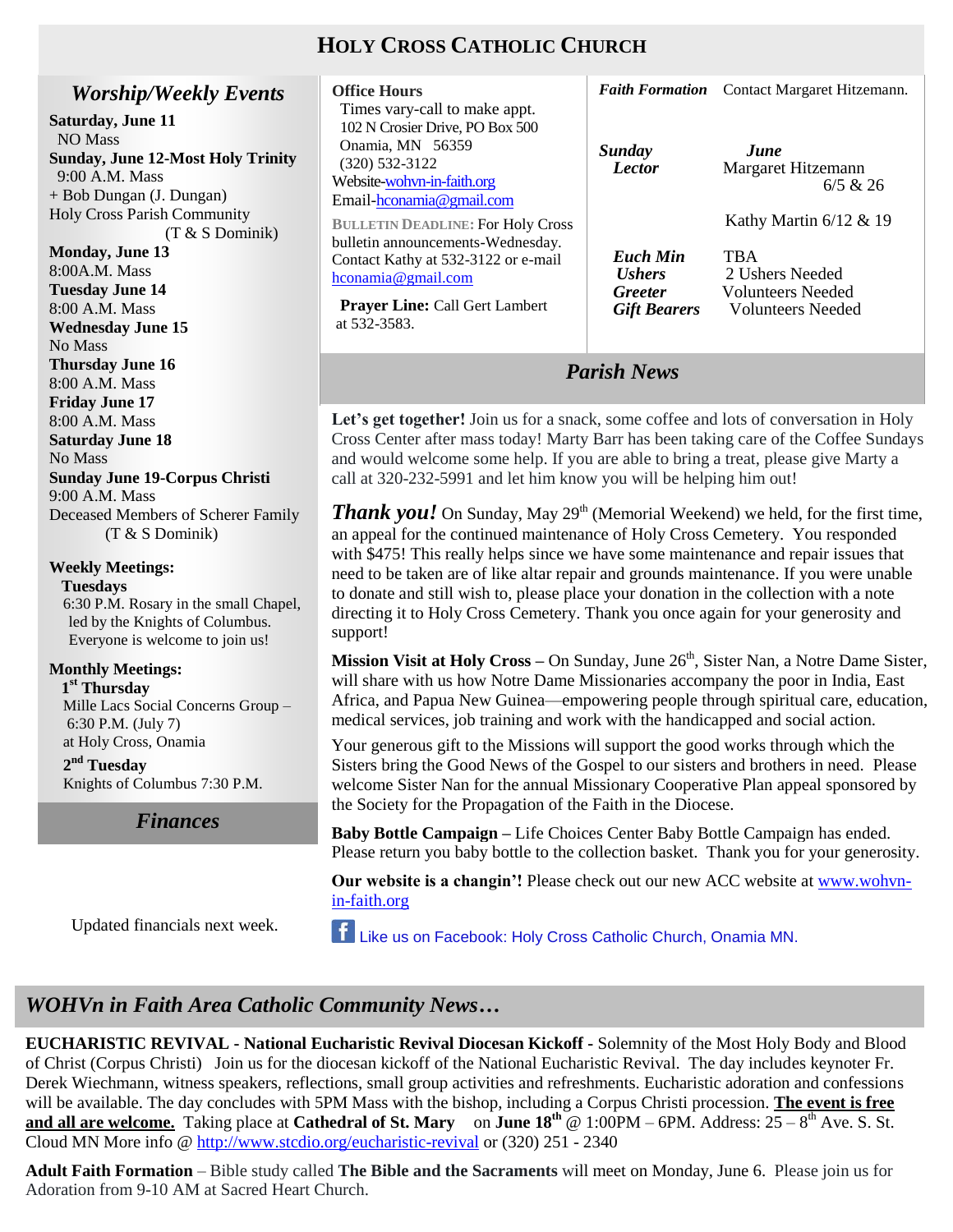### **SACRED HEART CATHOLIC CHURCH**

*Worship/Weekly Events* **Saturday, June 11** 5:00 P.M. Mass +Lillian Nickolay (A. Nickolay)

**Sunday, June 12-Most Holy Trinity** 8:30 A.M. Mass Thanksgiving (J. Crawford)

**Monday, June 13** 9:00-10:00 A.M. Exposition of the Blessed Sacrament

**Tuesday, June 14** 9:00 A.M. Mass +Lois Moroney (R. Moroney)

+Jack & Lillian Nickolay Anniversary (A. Nickolay) **Saturday, June 18**

 5:00 P.M. Mass Special Intention (K. Martinson)

**Sunday, June 19-Corpus Christi** 8:30 A.M. Mass +Walter Lewicki (A. Lewicki)

**Readings for Sunday, June 19 th :** Genesis 14:18-20; 1 Corinthians 11:23-26 & Luke 9:11b-17.

### *Finances*

# **Weekend of June 5, 2022**

| <b>WEEKLY TOTAL</b> | \$2,848.00 |
|---------------------|------------|
| Peter's Pence       | 235.00     |
| Children            | 40.00      |
| Plate               | 798.00     |
| <b>Adult Sunday</b> | \$1,775.00 |
|                     |            |

### **BABY BOTTLE CAMPAIGN \$ 266.98**

#### **UPCOMING EVENTS:**

- 6/13 -17 VBS 5 to 8:30pm
- $\bullet$  6/12 K of C meeting at 7pm
- 6/14 Ladies Society meeting

*Just a reminder…don't forget*…to save your Teal's receipts and turn them in to the box in the church entry!

| <b>Office Hours</b>                                                   |                                         |
|-----------------------------------------------------------------------|-----------------------------------------|
| Fridays – Times vary-call to                                          | <b>Faith F</b>                          |
| schedule an appointment.                                              | Saturda                                 |
| 225 E $2nd$ Street, PO Box 68                                         | Lecto                                   |
| Wahkon, MN 56386                                                      | Euch. 1                                 |
| $(320)$ 495-3324                                                      | <b>Ushe</b>                             |
| Website-wohyn-in-faith.org                                            |                                         |
| Email - sacredheart56386@yahoo.com                                    | Sunday                                  |
| <b>DEADLINE For Sacred Heart bulletin</b><br>announcements-Wednesday. | <b>Lector</b><br>Euch. 1<br><b>Ushe</b> |

 **Prayer Line:** Call Sharon Moenkhaus at (763)744-8605.

#### *Formation* Contact Fr. Jerry.

*Saturday June Pr* Kendal Hursey<br>*Lector Kendal Hursey Euch. Min* D. Cournoyer *r* Volunteers Needed

*Sunday June* **Mary Imhoff** *Min.* Joan Crawford *Usher* Volunteers Needed

*Parish News*

**It's not too late to Party with the Saints!** Vacation Bible School 2022 – It's not too late to join us for Party with the Saints VBS 2022. Begins Monday, June  $13<sup>th</sup>$ through Friday, June  $17<sup>th</sup>$  from 5:00 P.M.- 8:15 P.M. at Sacred Heart Church. We'll have games, escape rooms, music, dinner, skits – let's party with the Saints and deepen our faith! Please contact Jen Honek with questions or to register (we could use volunteers too!)

**JUNE WEDDING ANNIVERSARIES -** Congratulations to all couples celebrating anniversaries during the month of June: Jim & Pat Kroll 6/13/59, Gerry & Karen Kroll 6/13/81 and Denny & Margie Edwards 6/23/62. **Note:** If you would like your anniversary remembered in the monthly announcement, please contact Kathy at the parish office.

**Ladies Society Rummage & Bake Sale –** The Ladies Society will be holding a Rummage & Bake Sale, Thursday June  $23<sup>rd</sup>$  and Friday June  $24<sup>th</sup>$  from 8:00 A.M. to 5:00 P.M. Donation drop-off will be  $TUESDAY$ , June  $21<sup>st</sup>$  from 9:00 A.M. TO **12:00 P.M.** *DONATIONS ACCEPTED TUESDAY ONLY* during this time. NO LARGE FURNITURE, LARGE APPLIANCES OR ELECTRONICS. Any questions, please contact Marlene at 676-8680.

**LADIES SOCIETY ACADEMIC AWARDS**- This year Sacred Heart Ladies Society is offering two \$500 awards for members of Sacred Heart parish who are continuing their education. To qualify you must be starting classes at a college or vocational school in the Fall of 2022. Award applications may be picked up at the Ladies Society folder at Sacred Heart Church. Completed applications must be returned to the Ladies Society folder or emailed to **[sacredheart56386@yahoo.com](mailto:sacredheart56386@yahoo.com)** by August 1, 2022.

**Mission Visit at Sacred Heart** – On Saturday, June 25<sup>th</sup>, Sister Nan, a Notre Dame Sister, will share with us how Notre Dame Missionaries accompany the poor in India, East Africa, and Papua New Guinea—empowering people through spiritual care, education, medical services, job training and work with the

Your generous gift to the Missions will support the good works through which the Sisters bring the Good News of the Gospel to our sisters and brothers in need. Please welcome Sister Nan for the annual Missionary Cooperative Plan appeal sponsored by the Society for the Propagation of the Faith in the Diocese.

# *WOHVn in Faith Area Catholic Community News…*

 $\frac{c}{c}$ **Fun, Food & Fund Day** - Looking for a fun day out? It's time again for the annual Fun, Food & Fund Day. This year's event will take place at St. Mary's Parish in Melrose on Thursday, June 16, starting with registration and refreshments at 8:30 a.m. **"Take Jesus Home"** is the theme of this year's event. Entertainment and silent auction begin at 9:30 a.m., with Mass at 11 a.m., followed by lunch. Silent auction closes at 1 p.m., at which time Fr. Derek Wiechmann will speak on the National Eucharistic Revival. Pre-registration is \$15 by June 10; \$20 at the door. Handicapped accessible. Send registration to Lora Knafla, 11719  $16<sup>th</sup>$  Avenue NW, Rice, MN 56367 or contact your parish Christian Mother's president. Sponsored by St. Cloud Diocesan Council of Catholic Women.

handicapped and social action.